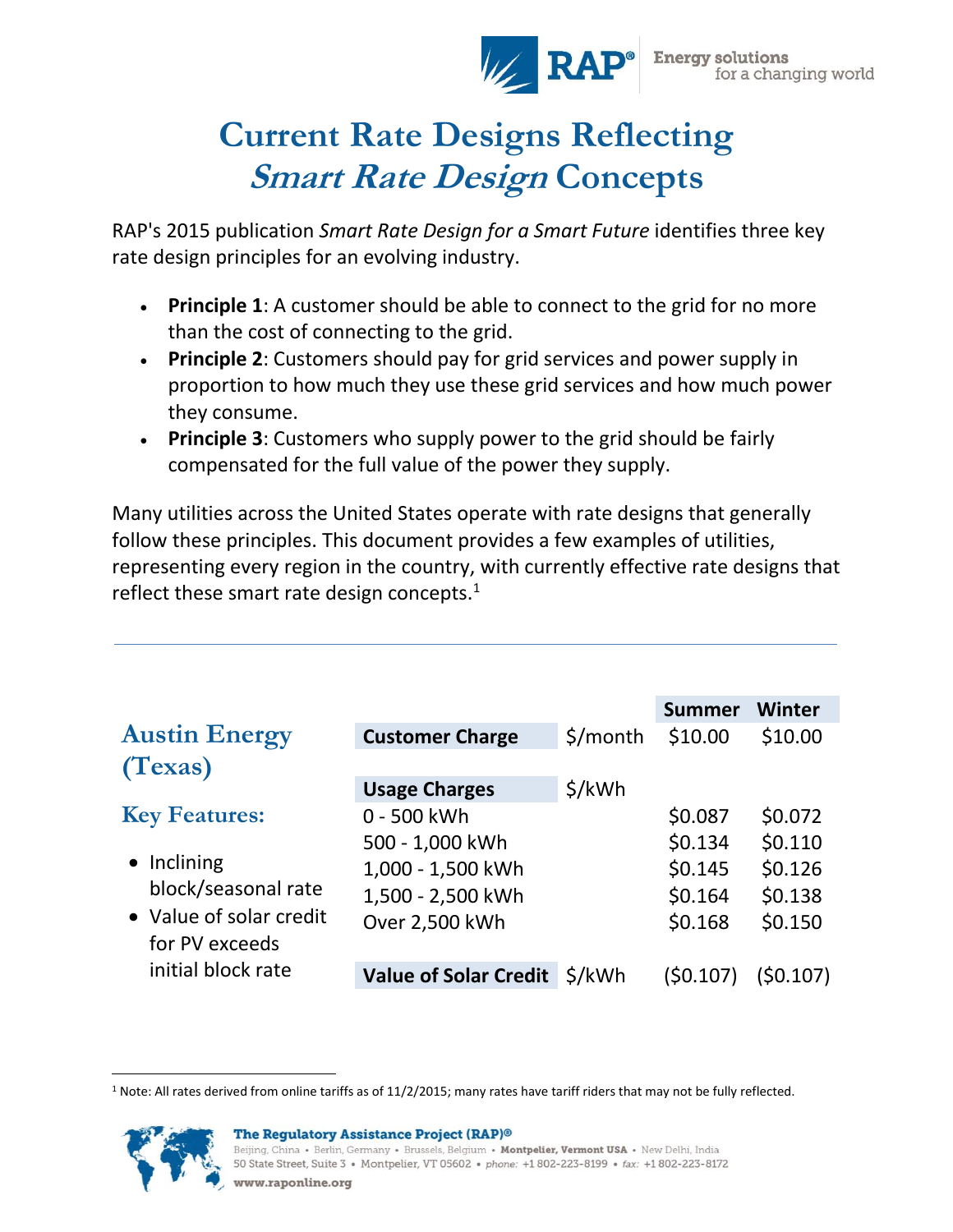| <b>Customer Charge</b>                                                             | \$/month | \$7.11                     |
|------------------------------------------------------------------------------------|----------|----------------------------|
| <b>Service Size Charge</b><br>Multi-Family<br>Single-Family<br>Large Single-Family | \$/month | \$1.40<br>\$2.80<br>\$8.40 |
| <b>Energy Charge</b><br>First 300 kWh<br>Over 300 kWh                              | \$/kWh   | \$0.1153<br>\$0.1672       |

#### **Burbank Water and Power (California)**

#### **Key Features:**

- Service size charge equates to transformer cost
- Utility planning to change to default timeof-use (TOU) by 2018

## **Excel Energy (Colorado)**

#### **Key Features:**

- Moderate customer charge
- Seasonal inclining block rate with summer rate reflecting cost of new, clean energy resources

| <b>Customer Charge</b> | $$/month$ \$7.63 |         |
|------------------------|------------------|---------|
| <b>Energy Charge</b>   | \$/kWh           |         |
| Winter                 |                  | \$0.099 |
| <b>Summer</b>          |                  |         |
| First 500 kWh          |                  | \$0.099 |
| Over 500 kWh           |                  | \$0.149 |
|                        |                  |         |

### **National Grid (Massachusetts)**

#### **Summer Winter Customer Charge**  $\frac{2}{3}$ /month \$4.00 \$4.00 **Energy Charge** \$/kWh First 600 kWh \$0.174 \$0.211 Over 600 kWh \$0.180 \$0.218 **Key Features:** Low customer charge • Seasonal rate • Mild inclining block rate

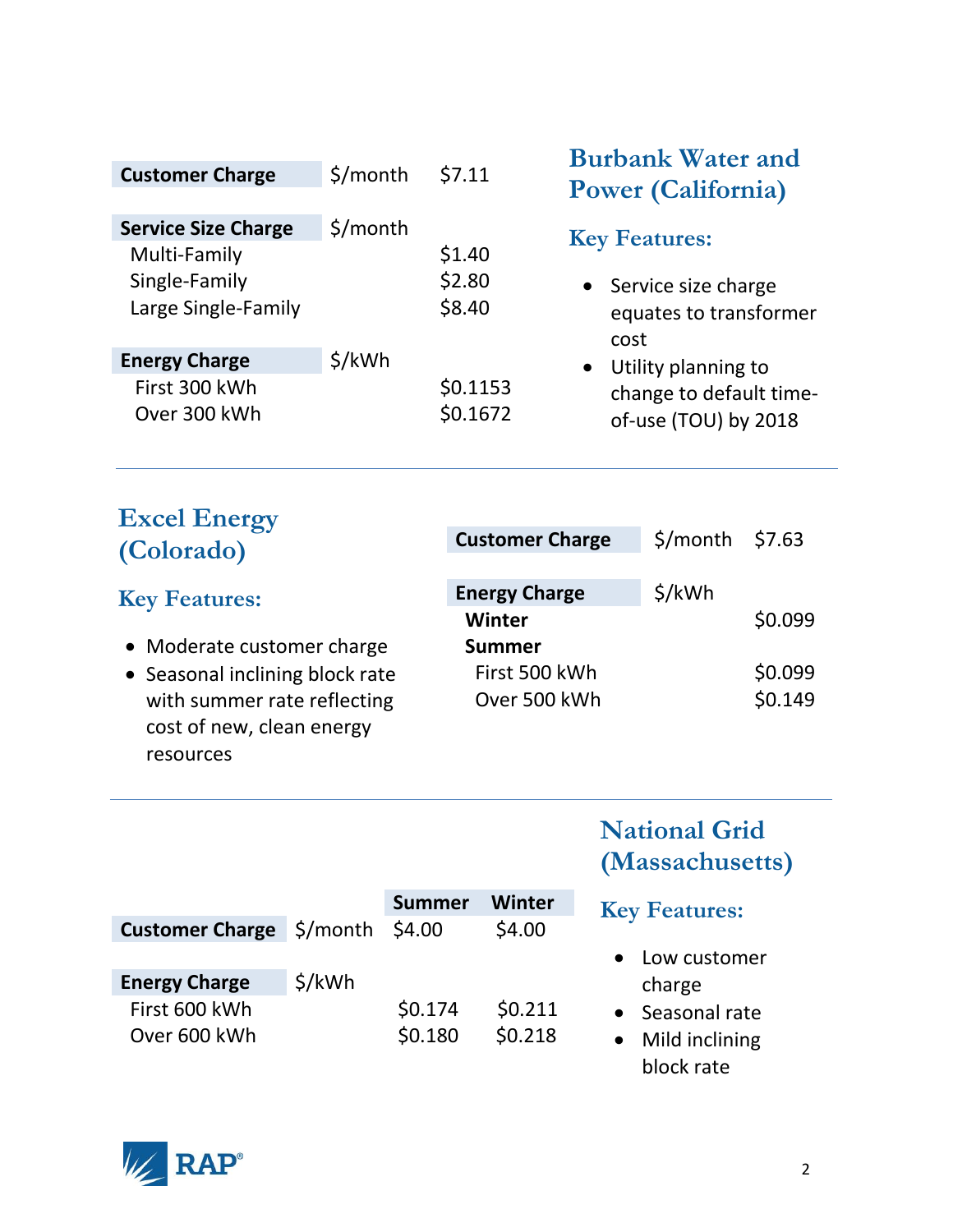| <b>Rocky</b>                                                                       |                                                                                                                                        |          | <b>Summer</b>                                            | Winter                                         |
|------------------------------------------------------------------------------------|----------------------------------------------------------------------------------------------------------------------------------------|----------|----------------------------------------------------------|------------------------------------------------|
| Mountain                                                                           | <b>Customer Charge</b>                                                                                                                 | \$/month | \$6.00                                                   | \$6.00                                         |
| <b>Power (Utah)</b>                                                                | <b>Energy Charge</b>                                                                                                                   | \$/kWh   |                                                          |                                                |
| <b>Key Features:</b><br>• Low customer<br>charge<br>• Seasonal<br>inclining blocks | First 400 kWh<br>Next 600 kWh<br>Over 1,000 kWh<br><b>Optional TOU Element</b><br><b>On-Peak Surcharge</b><br><b>Off-Peak Discount</b> | \$/kWh   | \$0.0885<br>\$0.1154<br>\$0.1445<br>\$0.0436<br>(0.0163) | \$0.0885<br>\$0.1071<br>\$0.1071<br>N/A<br>N/A |
| • Simple TOU<br>overlay<br>Minimum bill                                            | <b>Minimum Bill</b>                                                                                                                    | \$/month |                                                          | \$8.00                                         |

| <b>Customer Charge</b>      | \$/Month      | \$0.93            | <b>Southern California</b>           |
|-----------------------------|---------------|-------------------|--------------------------------------|
|                             |               |                   | <b>Edison</b>                        |
| <b>Energy Charge:</b>       | <b>Summer</b> | <b>Non-Summer</b> | <b>TOU-D</b> (Optional)              |
| On-Peak                     | \$0.4634      | \$0.3623          |                                      |
| Off-Peak                    | \$0.2960      | \$0.2570          | <b>Key Features:</b>                 |
| Super Off-Peak              | \$0.1133      | \$0.1133          |                                      |
| <b>Less Baseline Credit</b> |               |                   | Low customer charge                  |
| (baseline quantity)         |               |                   | Minimum bill                         |
| varies by climate           |               |                   | TOU<br>$\bullet$                     |
| zone)                       | \$(0.1035)    | \$(0.1035)        | Critical peak                        |
| <b>Peak-Time Rebate</b>     | \$(0.75)      | \$(0.75)          | Baseline credit creates<br>$\bullet$ |
|                             |               |                   | inclining block rate                 |
| <b>Minimum Bill</b>         | \$10.00       | \$10.00           |                                      |